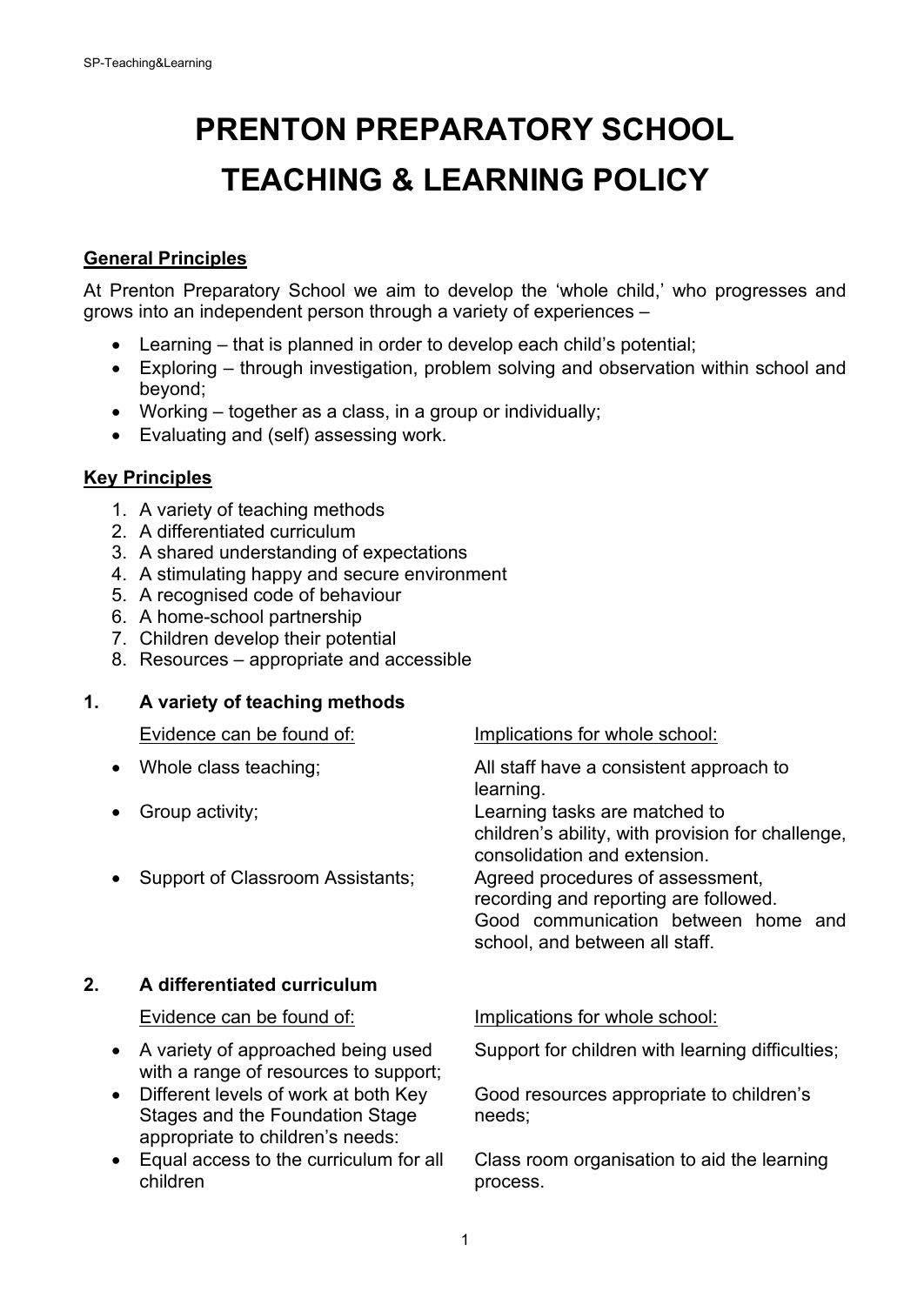# **3. A shared understanding of expectation**

- Progress in learning towards
	-
	- 2. Key Stage 1 tests<br>3. 11+ Examination
	-
	- 4. Key Stage 2 tests;
- Effective classroom organisation Ensure resources are available; Reflecting quality ie differentiation;
- Agreed marking and homework Enable children to celebrate their policies and an agreed standard of achievements; presentation;
- 

Evidence can be found of: Implications for whole school:

1. Foundation profile **Aim for consistently high standards**;

Moderate work on a regular basis;

• Children's work celebrated by display. Enable subject teachers to monitor work in that subject.

### **4. A stimulating, secure and happy environment**

- 
- Celebration of achievement: valued:
- Pride in the environment; Good planning
- 
- Consistency; and socialise;
- 

# **5. A recognised code of behaviour**

- 
- Care for the environment; Prospectus;
- Quiet movement through the school; Everyone aware of standards;
- School policy on behaviour working; Issues dealt with fairly;
- Reinforcement of good behaviour; Consistency of approach;
- 

# **6. A home-school partnership**

- homework diary; external agencies are required;
- 
- Parental involvement in school informal methods;
- 

### Evidence can be found of: Implications for whole school:

• Displays of work; Every member of the school community is

• Self-esteem and care for everyone; Opportunities for staff and children to relax

• Children eager to come to school. Mutual support and recognition of each others gifts.

# Evidence can be found of: Implications for whole school:

• Respect for each other;  $\qquad \qquad$  Our behaviour reflects the school;

• Recognition of achievements. Opportunities to recognise and acknowledge social achievements.

### Evidence can be found of: Implications for whole school:

• Home-school contact through the Liaising with parents on ASPs and where • Parental support; example are Keeping parents up to date using formal and celebrations; Parents' Evening, Open Days, Reports; • PPSPA: The Contract of the Fairs, barbecues, dances: Attendance at church services, concerts etc.